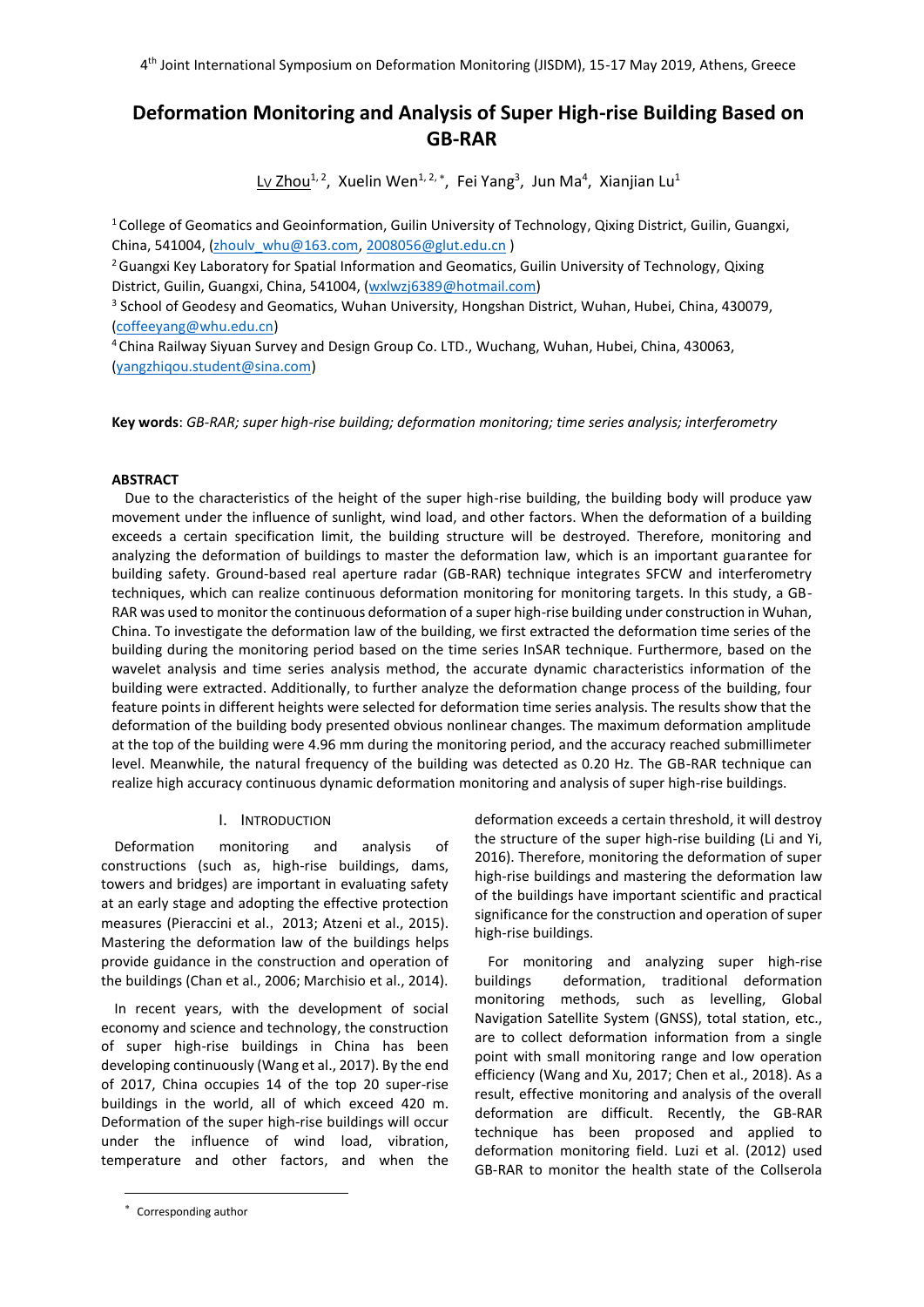tower of Barcelona, and the results showed that deformation ranging from μm up to several cm can be derived by GB-RAR with good monitoring conditions. Stabile et al. (2013) monitored the dynamic character of the Musmeci Bridge in Basilicata, Italy by using GB-RAR technique. The results were validated with data from accelerometers, and the results of both techniques showed high consistency. Huang et al. (2012) monitored the dynamic deflection of the Wuhan Yangluo Yangtze River Bridge through GB-RAR, the results showed that the GB-RAR can truly reflect the dynamic deformation characteristic of the structure. Diao et al. (2009) studied the ground-based aperture radar interferometer and used it to monitor the dynamic deformation of the main building of the new CCTV station in Beijing. Zhou et al. (2018) utilized the GB-RAR technique to monitor and analyze the subsidence of the ELH Bridge (Wuhan-Guangzhou highspeed railway bridge) during the crossing of the subway shield tunnel underneath the bridge, and the accurate deformation information of the bridge was retrieved through the joint application of ground-based interferometric radar and maximum likelihood estimation (MLE) in consideration of the effects of white and colored noises. However, at present few previous studies have investigated the deformation characteristics of super high-rise buildings based on GB-RAR technique.

In this study, a GB-RAR was used to monitor the continuous deformation of a super high-rise building (636 m design height) under construction in Wuhan, China. Meanwhile, the dynamic characteristics information of the super high-rise building, such as horizontal deformation, oscillation amplitude and significant frequenc, was achieved based on the wavelet analysis, time series analysis methods and Fast Fourier Transform Algorithm (FFT).

### II. METHODOLOGY

A ground-based radar image contains amplitude and phase information, and the geometric distance between the radar and target is reflected in the phase information of the ground-based radar image. Therefore, the displacement between the radar and target can be computed with the interferometric technique by using the phase changes in ground-based radar images collected at different times (Pieraccini et al., 2013; Monserrat et al., 2014).

### A. *The SFCW technique*

SFCW is a radar pulse signal with a stepwise change in frequency. The SFCW radar sensor generates N consecutive frequency sequences according to the step frequency  $\Delta f$  to form the SFCW radar signal (Pieraccini et al., 2004; Pieraccini et al., 2008). The time-frequency domain variation of the SFCW radar signal is shown in

Figure 1. For pulse radar, the high resolution of the range direction is achieved by transmitting a narrow pulse width pulse signal. The range resolution  $\Delta R$  can be expressed as follows (Carmelo and Giulia, 2010; Rödelsperger et al., 2010):

$$
\Delta R = \frac{c}{2B} \tag{1}
$$

As shown in Figure 1,  $B = (N-1)\Delta f$  is the bandwidth of radar signal. According to equation (1), the resolution in the range direction is inversely proportional to the bandwidth. Therefore, the range resolution can be improved by increasing the bandwidth of the SFCW radar signal.



Figure 1. SFCW time-frequency domain change

#### B. *The interferometry technique*

The GB-RAR is a zero-baseline observation, so there is no influence of the flat terrain effect and the terrain effect in the interferometric phase of the monitored target at different times (Pieraccini et al., 2009; Luzi et al., 2012). The differential interferometric phase model by comparing the phase difference of the target point obtained at different times is expressed as follows (Takahashi et al., 2013; Iglesias et al., 2014):

$$
\varphi_{diff} = \frac{4\pi d_{defo}}{\lambda} + \varphi_{atm} + \varphi_{noise}
$$
 (2)

Where  $\varphi_{diff}$  is the interferometric phase,  $d_{defo}$  is the deformation between the radar and target,  $\varphi_{atm}$ and  $\varphi_{noise}$  are the atmospheric disturbance phase and random noise phase, respectively. After removing the atmospheric disturbance phase and random noise phase, the interferometric phase is unwrapped in onedimension, and then the deformation can be achieved based on equation (2). According to the time span of monitoring, the deformation time series of the monitored target can be obtained.

## C. *Ground-based real aperture radar*

The ground-based real aperture radar used in this study is the IBIS-S (Image by Interferometric System-

Structures) system developed by Italy IDS company, which is mainly composed of a tripod, an energy supply unit, a computer control unit, and a radar control unit, as shown in Figure 2.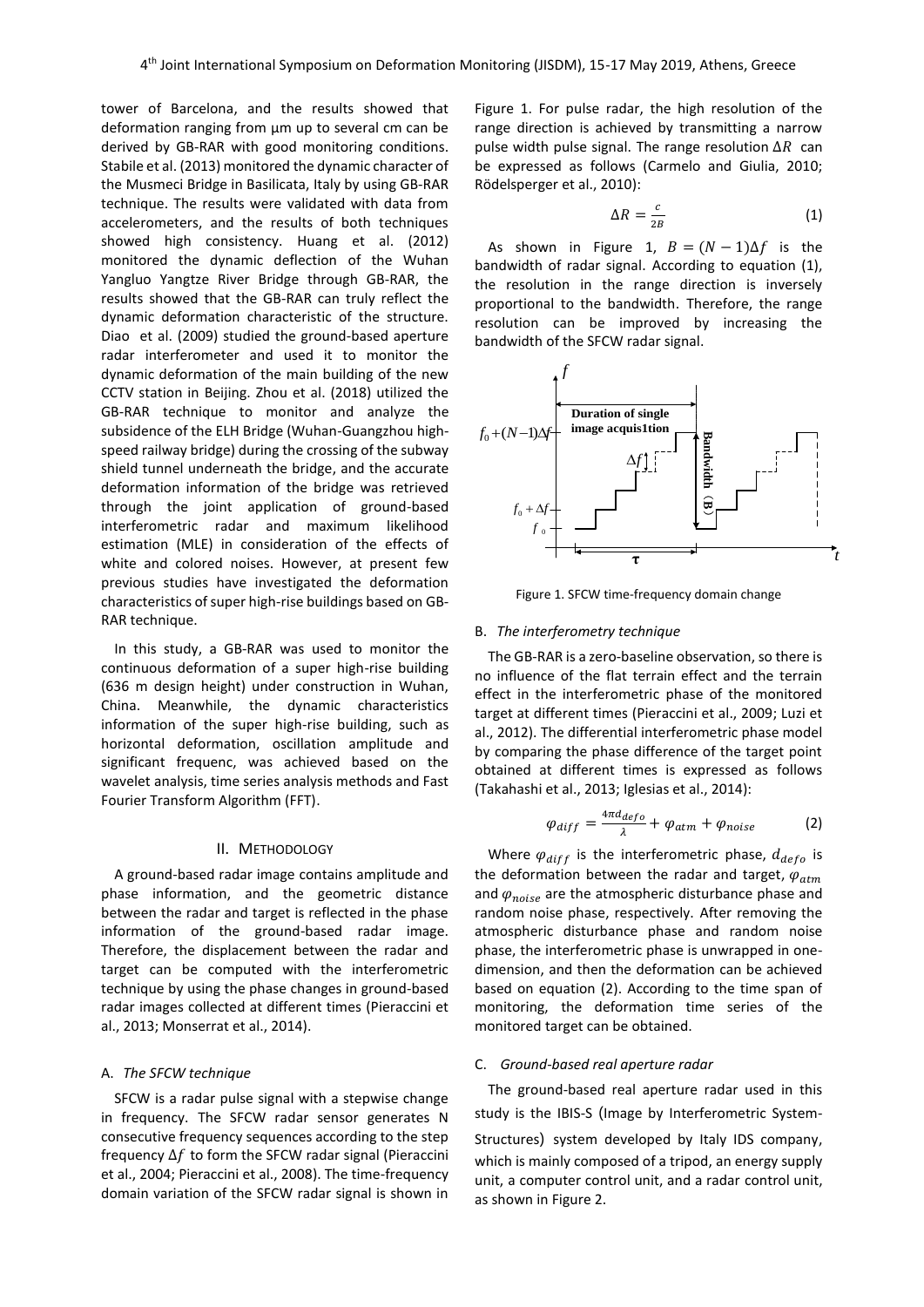

Figure 2. View of the IBIS-S system

The radar control unit is mounted on a tripod equipped with a 3-D rotating head to ensure that the radar monitoring direction can be arbitrarily adjusted, and the radar unit is equipped with two horn antennas for transmitting and receiving electromagnetic signals. The computer control unit is connected to the radar control unit via a standard USB interface, which is used to configure parameters, store data and display deformation information of monitored objects in real time. The energy supply unit is mainly responsible for providing power supply for system operation.

The ground-based real aperture radar simultaneously acquires deformation information of numerous monitored points placed at different distances in the radar monitored direction by combining the SFCW technique and the interferometry technique. The SFCW technique is employed to detect the positions of different monitored points, and the interferometry technique is used to compute the deformation of each monitored point by comparing the phase information acquired at different times.

#### III. EXPERIMENT AND RESULT ANALYSIS

#### A. *Data acquisition*

In this study, we adopted the IBIS-S system to collect deformation monitoring data. The monitored object is a super high-rise building (636 m design height) under construction. The super high-rise building is located in Wuhan, China. At the time of monitoring, the building was constructed to approximately 440 m. The IBIS-S system was rigidly fixed on a stable place in the northwest direction of the building, and the distance between the building and the IBIS-S system was approximately 300 m. During deformation monitoring period, we used the continuous dynamic measurement mode to collect data. Data acquisition adopted highfrequency data acquisition mode and the sampling frequency was 20 Hz. The main configuration

parameters of the measurement campaign are listed in Table 1.

| Table 1. Configuration of the IBIS-S system for the |
|-----------------------------------------------------|
| data acquisition                                    |

| uutu utuusitioni      |                     |  |
|-----------------------|---------------------|--|
| Parameter             | Value               |  |
| Maximum range         | 800 m               |  |
| Resolution in range   | 0.5 <sub>m</sub>    |  |
| Sampling frequency    | 20 Hz               |  |
| Antenna type          | Type3 (Azimuth 17°, |  |
|                       | Vertical 15°)       |  |
| Total monitoring time | 2h 36mins           |  |
|                       |                     |  |

Figure 3 illustrates the ground view of the monitored super high-rise building from the installation location of the IBIS-S system. P1, P2, P3 and P4 shown in Figure 3 represent the feature points of the building in different heights that were selected for deformation time series analysis.



Figure 3. Ground view of the super high-rise building from the location of the IBIS-S radar, and the red diamond indicates the feature point to be analysed in this study.

#### B. *Deformation results and analysis*

In this study, we first processed the radar monitoring data of the super high-rise building acquired by the IBIS-S system based on the time series InSAR technique. Since the monitored building was under construction during the deformation monitoring, the building were simultaneously affected by vibration produced by the construction, wind load and other influence factors. Due to the above-mentioned reasons, the time series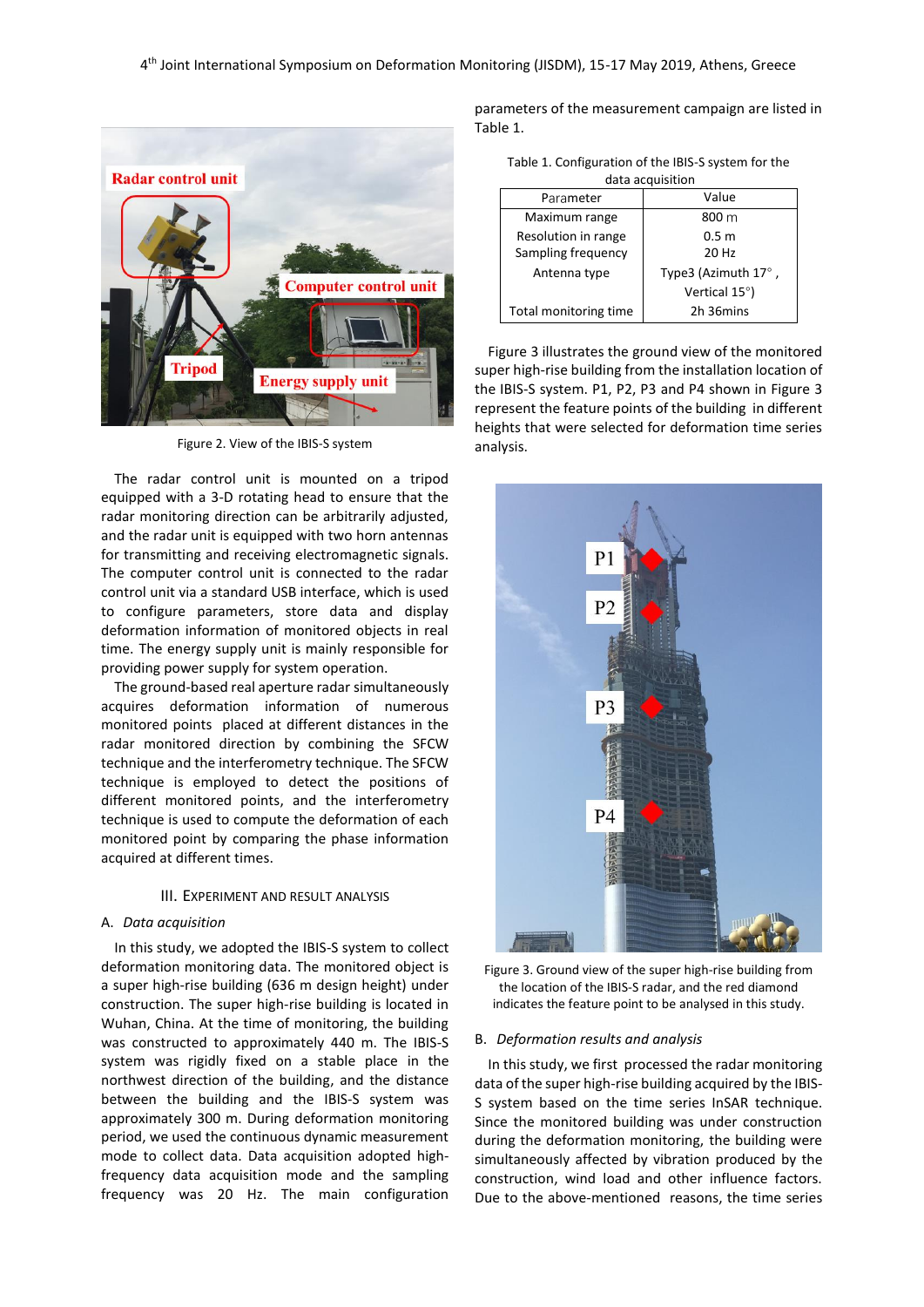InSAR-derived deformation time series was seriously affected by multi-aspect noises and contained some useless information. To achieved the accurate deformation time series and dynamic characteristics (e.g., horizontal deformation, oscillation amplitude, and significant frequency) of the building, we adopted the wavelet analysis to filter the deformation time series. Finally, in order to analyze the deformation of the super high-rise building during the monitoring period, four feature points (i.e., P1, P2, P3 and P4) were selected to discuss and analyze, and the deformation time series analysis of the feature points was carried out, the results are shown in Figures 4-7 and Table 2.

Figure 4 shows the deformation time series in the line of sight direction at the top of the building (i.e., P1), where the negative values indicate that the monitoring target point is close to the radar and the positive values indicate that the monitoring target point is moving away from the radar. It can be seen from the Figure 4 that the maximum negative deformation of the roof in the monitoring direction is 1.74 mm, and the maximum positive deformation is 3.22 mm. Therefore, the maximum deformation amplitude of the roof in the monitoring direction is 4.96 mm during the monitoring period, as shown in Table 2. In addition, the deformation monitoring accuracy of the radar at the top of the super high-rise building is 0.23 mm.



Figure 4. IBIS-S-derived deformation time series of P1



Figure 5. IBIS-S-derived deformation time series of P2







Figure 7. IBIS-S-derived deformation time series of P4

Figure 5 shows the deformation curves of P2. As shown in Figure 5, the maximum negative and positive deformation are 2.68 mm and 1.54 mm, respectively. Additionally, deformation monitoring accuracy at P2 is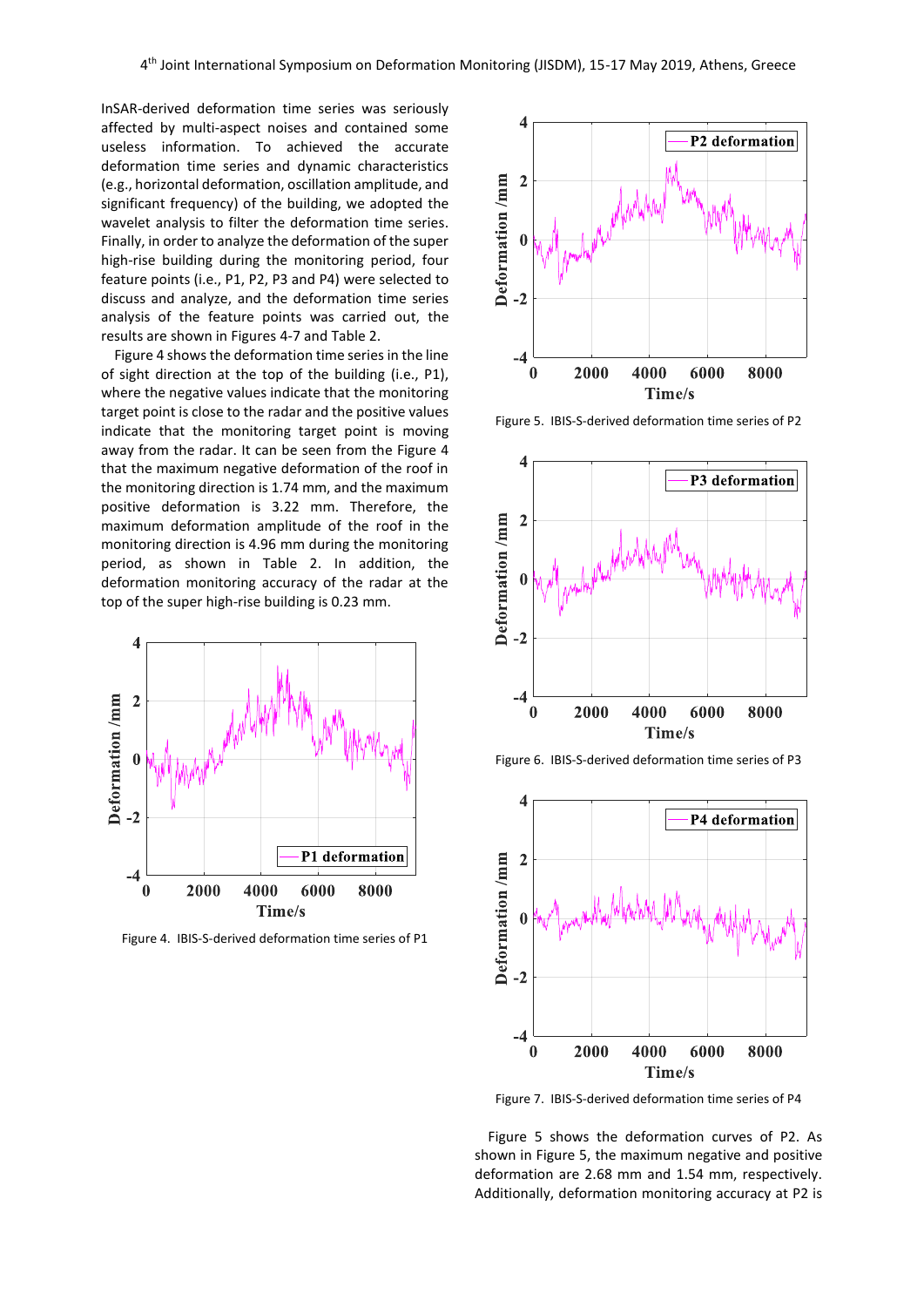0.21 mm. As listed in Table 2, the maximum deformation amplitude of the P2 is 4.22 mm. Compared to the roof (i.e., P1) of the super high-rise building, the amplitude at the P1 is 0.74 mm larger than that at P2.

Table 2. Analysis results of feature points deformation time series

| Feature<br>points | Max (mm) |         | Min (mm) $\vert$ Amplitude(mm) |
|-------------------|----------|---------|--------------------------------|
| P1                | 3.22     | $-1.74$ | 4.96                           |
| P <sub>2</sub>    | 2.68     | $-1.54$ | 4.22                           |
| P3                | 1.75     | $-1.36$ | 3.11                           |
| P4                | 1.08     | $-1.42$ | 2.50                           |

As shown in Figure 6 and Figure 7, the P3 and P4 show nonlinear deformation. The deformation of P3 is larger than that of P4, and the deformation fluctuation of P3 is more serious than that of P4. The deformation changes at P3 and P4 are basically within 2 mm. As shown in Table 2, the maximum amplitudes of P3 and P4 are 3.11 mm and 2.50 mm, respectively. In addition, the deformation monitoring accuracy of P3 and P4 are 0.19 mm and 0.18 mm, respectively.

Comparing the deformation curves at P1, P2, P3 and P4, it can be found that the deformation curves of the four feature points show a relatively high similarity. Among the four feature points, the deformation fluctuation of P1 is the most serious. Furthermore, the monitoring accuracy of P4 is the highest than other feature points.

To detect the significant frequency of the super highrise building, we adopted FFT to identify the frequency. Based on the IBIS-S-derived deformation time series of P1, P2, P3, and P4, the natural frequency of the building was detected as 0.20 Hz.

Based on the above-mentioned analysis, the GB-RAR can realize the high-precision uninterrupted deformation monitoring and analysis of super high-rise building, and the deformation monitoring accuracy of the GB-RAR can reach sub-millimeter level. However, the deformation monitoring accuracy of the GB-RAR gradually decreased with increasing monitoring distance.

# IV. CONCLUSION

In this study, the basic principles of the GB-RAR technique were studied. The GB-RAR technique integrates SFCW technique, interferometry technique and other key radar techniques, which can extract the micro-deformation information of the monitored targets that changes with time. The IBIS-S system was used to monitor the continuous deformation of a super high-rise building under construction located in Wuhan, China. The deformation time series of the super highrise building was derived by time series InSAR technique. To investigate the deformation law of the building, the accurate dynamic characteristics information was

derived by the joint application of the wavelet analysis, time series analysis method, and FFT based on the IBIS-S-derived deformation time series of the feature points on the building body. The main conclusions are as follows:

(1) The deformation of the building body presented obvious nonlinear changes, and the deformation curves at different heights of the super high-rise building show a relatively high similarity during the monitoring period.

(2) The maximum deformation amplitude at the top of the building were 4.96 mm during the monitoring period. Additionally, the natural frequency of the building was detected as 0.20 Hz. The deformation monitoring accuracy of P1, P2, P3 and P4 were 0.23 mm, 0.21 mm, 0.19 mm, and 0.18 mm, respectively, suggesting that the accuracy of GB-RAR is high. However, the monitoring accuracy gradually decreased with increasing monitoring distance.

In summary, The GB-RAR technique can realize high accuracy continuous dynamic deformation monitoring and analysis of super high-rise buildings.

#### V. ACKNOWLEDGEMENTS

This work was supported by the Natural Science Foundation of Guangxi (Grant No. 2018GXNSFBA050006); the Foundation of Guilin University of Technology (Grant No. GUTQDJJ2018036); the National Nature Science Foundation of China (Grant Nos. 41461089 and 41604019); the Open Fund of Guangxi Key Laboratory of Spatial Information and Geomatics (Grant No.GKN1638025-26); the research project of China Railway Siyuan Survey And Design Group Co., LTD (Contract No. 2018K134); the Postdoctoral Innovation Post in Hubei Province in 2018.

#### References

- Pieraccini, M., D. Dei, and D. Mecatti (2013). Interferometric radar for testing large structures with a built-in seismic accelerometer. *Sensors & Actuators A Physical*, 204 (204):25-30.
- Atzeni, C., M. Barla, M. Pieraccini, and F. Antolini. (2015). Early Warning Monitoring of Natural and Engineered Slopes with Ground-Based Synthetic-Aperture Radar. *Rock Mechanics and Rock Engineering*, 48 (1): 235-246.
- Chan, W.S., Y.L. Xu, X.L. Ding, and W.J. Dai. (2006). An integrated GPS–accelerometer data processing technique for structural deformation monitoring. *Journal of Geodesy*, 80 (12):705-719.
- Marchisio, M., L. Piroddi, G. Ranieri, V. C. Sergio, and F. Paolo (2014). Comparison of natural and artificial forcing to study the dynamic behaviour of bell towers in low wind context by means of ground-based radar interferometry: the case of the Leaning Tower in Pisa. *Journal of Geophysics and Engineering*, 11 (5): 055004.
- Wang Y., C.R. Lin, J.M. Guo, C.F. Yin and D. Zhang (2017). Point monitoring analysis of super high rise building based on BDS+GPS technology. *Bulletin of Surveying and Mapping*, (6):5-8.